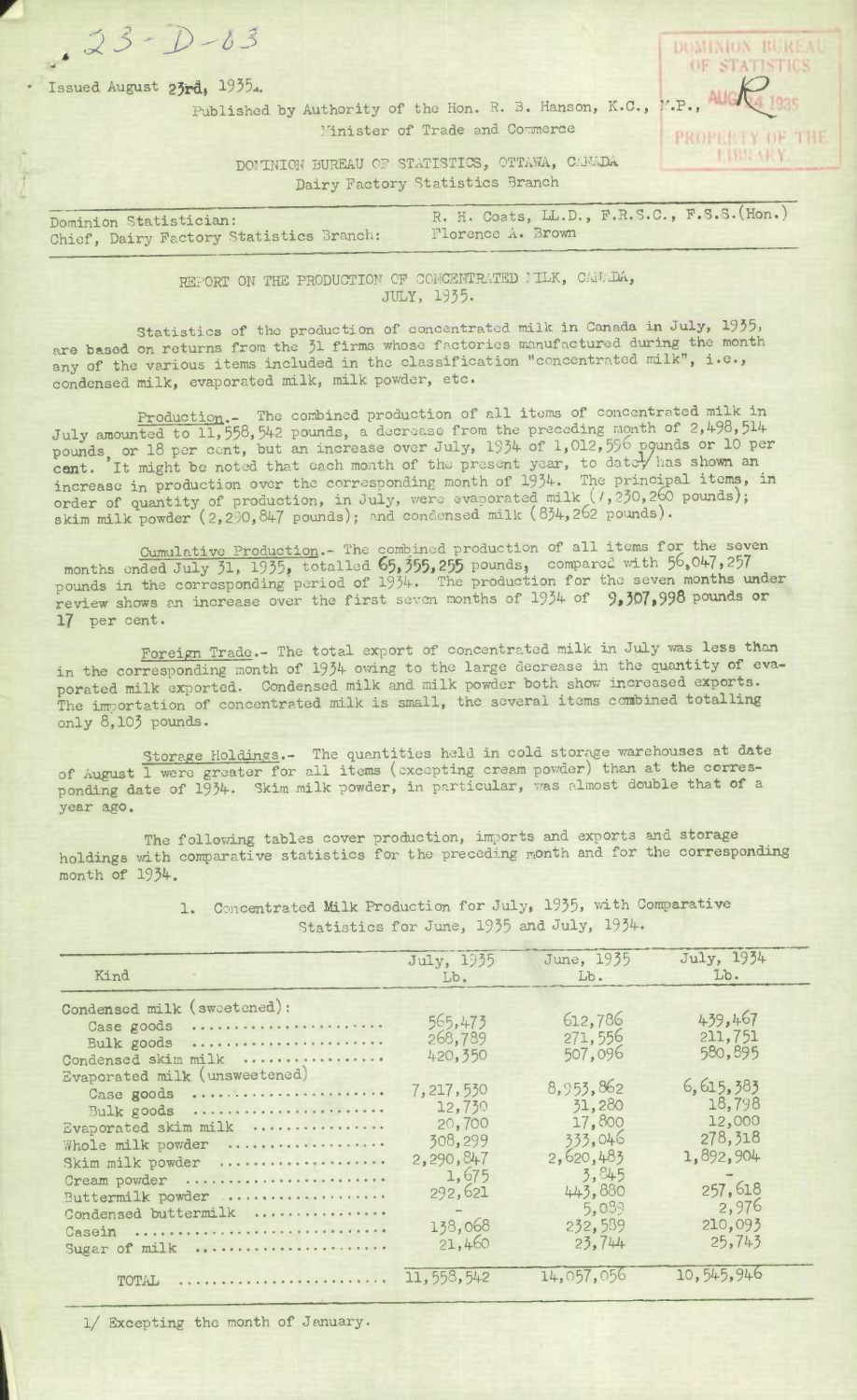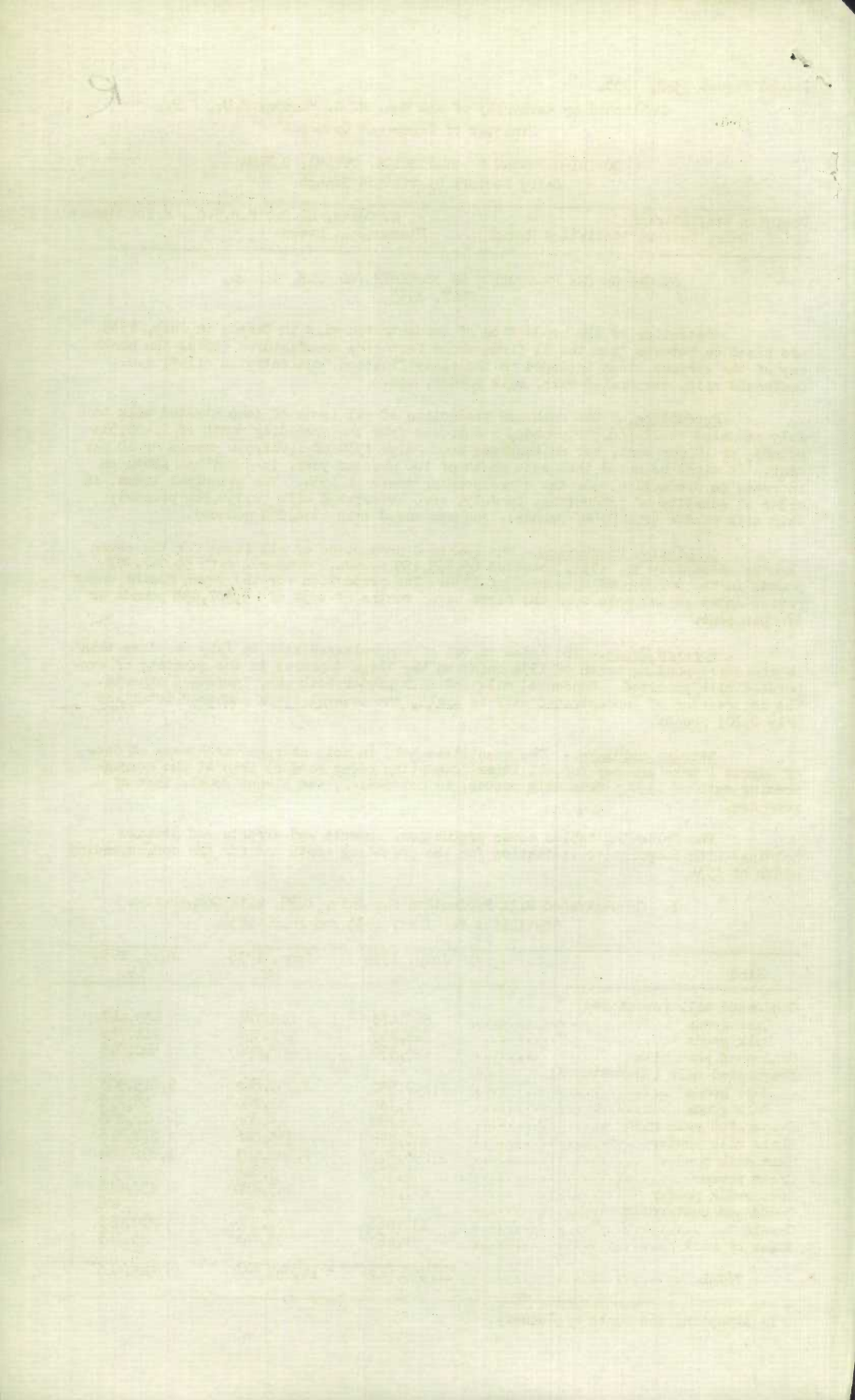Cumulative production of Concentrated Milk for the Seven Months Ended July 31, 1935  $2.$ with Comparative Statistics for the Seven Nonths Ended July 31, 1934.

|                                | Seven Months Ended July 31            |              |  |  |
|--------------------------------|---------------------------------------|--------------|--|--|
| Kind                           | 1935                                  | 1934         |  |  |
|                                | Lb.                                   | Lb.          |  |  |
| Condensed Milk: (sweetened)    |                                       |              |  |  |
| Case goods                     | 3,580,883                             | 3,601,190    |  |  |
| Bulk goods                     | 1,757,567                             | 1, 355, 770  |  |  |
| Condensed skim milk            | 2.672.069                             | 2,837,200    |  |  |
| Evaporated milk: (unsweetened) |                                       |              |  |  |
| Case goods                     | 41.539,409                            | 34,048,496   |  |  |
| Bulk goods                     | 121,226                               | 111,867      |  |  |
| Evaporated skim milk           | $C_{+}$ , $C_{-}$                     | 23,600       |  |  |
| Whole milk powder              | 1,454,507                             | 1,229,264    |  |  |
| Skim milk powder               | 11, 395, 947                          | 9,906,842    |  |  |
| Cream powder                   | 1.727                                 | 18,092       |  |  |
| Buttermilk powder              | $\frac{1}{2}$ , 69 <sup>1</sup> , 596 | 1,527,551    |  |  |
| Condensed buttermilk           | 156,957                               | 210,369      |  |  |
| Casein                         | 768,043                               | 1,048,766    |  |  |
| Sugar of milk                  | 73,242                                | 78,250       |  |  |
| $TOTM$ ,                       | 65, 555, 255                          | 56, 047, 257 |  |  |

). Production by Months of Condensed Milk, Evaporated Milk and Skim Milk Powder for the period January to July, 1935.

|          |                   | Condensed Milk       |                      | Evaporated Milk      |               |
|----------|-------------------|----------------------|----------------------|----------------------|---------------|
|          | Case goods<br>Lb. | Bulk goods<br>$Lb$ . | Case goods<br>$Lb$ . | Bulk goods<br>$Lb$ . | Powder<br>Lb. |
| January  | 378,048           | 202, 647             | 2,629,541            | 24,750               | 969,405       |
| February | 437, 172          | 237,741              | 2,674,280            | 11,845               | 844.414       |
| Narch    | 531,810           | 290, 911             | 4,803,300            | 9,140                | 1,129,728     |
| April    | 607, 554          | 228,986              | 7, 357, 331          | 22,017               | 1,596,597     |
| Fay      | 448.040           | 296, 937             | 7,903,565            | 9,464                | 1, 944, 473   |
| June     | 612,786           | 271,556              | 8,953,862            | 31,280               | 2,620,483     |
| July     | 565,473           | 268,789              | 7, 217, 530          | 12,730               | 2,290,847     |

4. Imports and Exports of Concentrated Milk Products, July, 1935, with Comparative Statistics for June, 1935 and July, 1934. (a)

|                                   | Quantity Imported    |                        |                                           | Quantity Exported       |                      |                      |
|-----------------------------------|----------------------|------------------------|-------------------------------------------|-------------------------|----------------------|----------------------|
|                                   | Julv<br>1935.<br>Lo. | June<br>1935<br>$Jb$ . | July<br>1934<br>$\overline{\text{Lip}}$ . | Ju1r<br>1935<br>$I$ .b. | June<br>1935<br>Lb.  | July<br>1934<br>Lb.  |
| Condensed milk<br>Evaporated milk | 1.660                | 623                    | 1,251                                     | 234,800<br>1,866,900    | 202,900<br>1,626,200 | 139,100<br>3,075,600 |
| Milk powder<br>Casein             | 5.333<br>1,110       | 968<br>.631            | 669<br>12!                                | 511,300                 | 327.600              | 265,100              |

Concentrated Milk Products in Cold Storage Warehouses, August 1, 1935 with<br>Comparative Statistics for July 1, 1935 and August 1, 1934. (b)  $5.$ 

|                     | August 1, 1935  | July 1, 1935 | August 1, 1934 |
|---------------------|-----------------|--------------|----------------|
|                     | $J_{\text{th}}$ | $T_{12}$     | $Lb$ .         |
| Condensed milk      | 769,853         | 638,930      | 711, 395       |
| Condonsed skim milk | 866, 743        | 492, 348     | 359,363        |
| Evaporated milk     | 11, 814, 162    | 10,037,090   | 11,799,223     |
| Whole milk powder   | 814.983         | 817,248      | 652,567        |
| Skim milk powder    | 2, 222, 904     | 2,042,946    | 1,170,813      |
| Cream powder        | 7.377           | 9,512        | 10,589         |
| Casein              | 420,800         | 305,972      | 350,716        |

(a) External Trade Report - "Imports and Exports of Milk and Its Products and Eggs".

(b) Agricultural Branch - "Cold Storage Holdings in Canada".